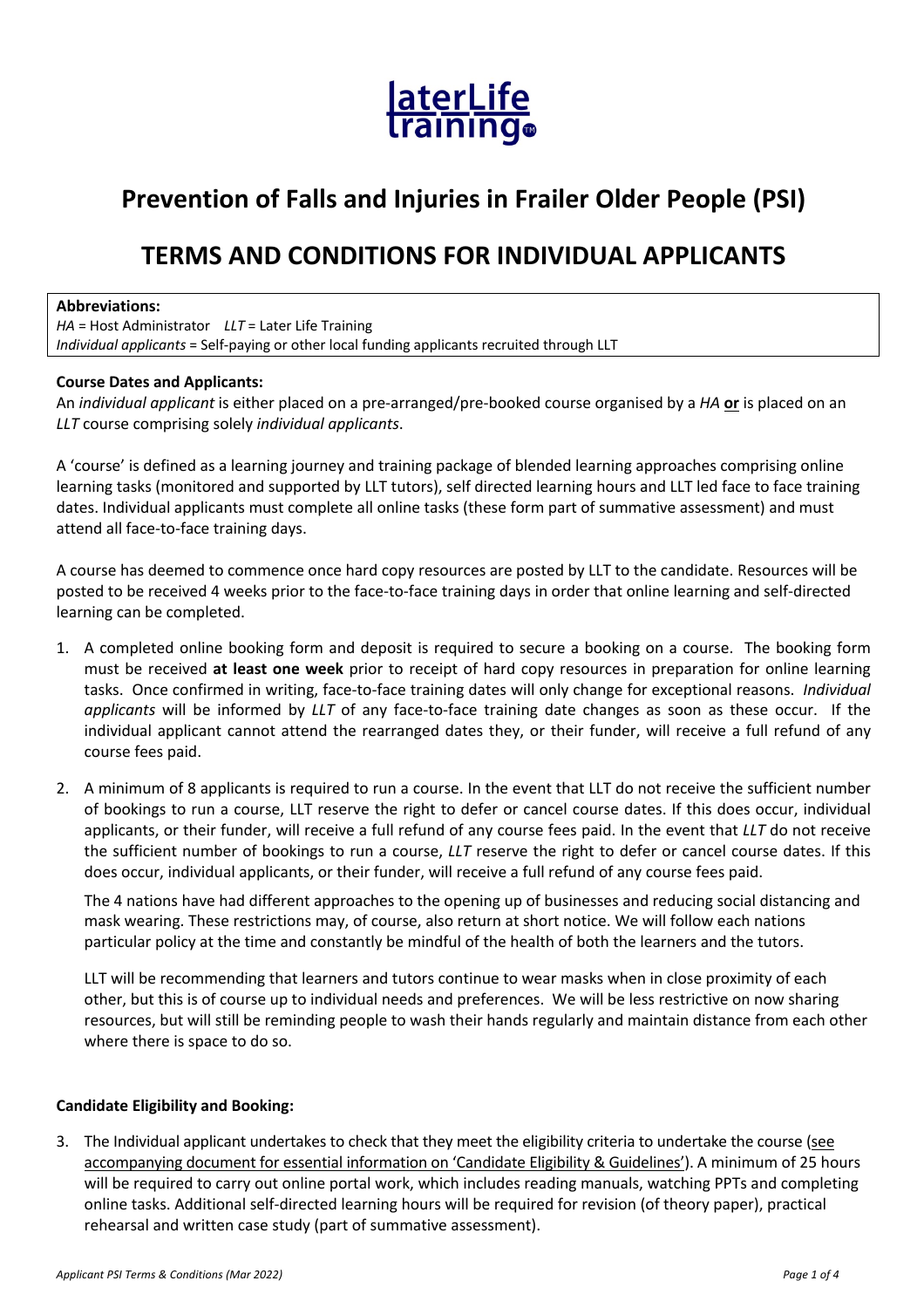- 4. The individual applicant must ensure that they are able to meet the requirements of the blended learning approach with regard to access to suitable internet connections and software requirements. The minimum browser version that can be used is: Google Chrome (30+), Mozilla Firefox (25+), Safari 6 and Microsoft Edge – **please note that we don't recommend using Internet Explorer.**
- 5. The Individual applicant undertakes to check that they have appropriate insurance in order to implement the qualification they are working towards. LLT advise that all candidates contact their respective insurance provider to ensure cover will be provided on successful completion of the qualification. This is particularly important for REPs registered exercise instructors holding insurance with REPs.
- 6. *LLT* will offer support to candidates with individual learning needs and/or medical conditions. It is the candidate's responsibility to inform *LLT* of any individual needs on their booking form so that appropriate support, **within reason**, can be provided. For any learning needs, a professional report **must** be submitted with the booking form.
- 7. The Individual applicant is responsible for providing LLT with a completed booking form and deposit at least **one** week before the course commences (5 weeks prior to face-to-face training days). Insufficient notice of the Individual applicant's details **will** result in in late arrival of portal login details which will delay the start of online work (refer to point 8 below).
- 8. *LLT* will not send any further course correspondence, other than the course manual and portal login details, both of which are required for completion of online tasks. The course manual will be posted, and the portal login details emailed, to the candidate 4 weeks prior to day 1 of the face to face training date (subject to payment being received). Full course details can be found on the relevant course events page of the LLT Website.
- 9. **Substitution** of *individual applicants* is permitted up to 2 weeks before course commencement but it is the responsibility of the *individual applicant* to re-allocate any received hard copy resources to the substitute applicant. Portal passwords **MUST NOT** be passed onto any other individual, LLT will re-issue. It is also the *individual applicant's* responsibility to advise *LLT* of the substitute applicant's name and contact details. *LLT* **cannot** take responsibility for late arrival of the course manual or portal login details to the new *individual applicant* if the substitution is within four weeks of the first face to face course day. **Substitutions are not permitted if the online work has already been started.**

## **Fees, Cancellation, Deferral and Referral:**

- 10. The full course comprises; online learning tasks, additional self-directed learning hours, 4 face to face days including practical assessment, of which all course days **must** be attended by all candidates. Online tasks comprise a mix of narrated presentations, videos and quizzes/learning checks. LLT tutors will monitor and support completion of these tasks. Timelines for completion will be set and expected to be adhered to. Please note that completion of all online tasks is mandatory and form part of the assessment requirements. Full completion of the PSI Qualification will not be gained unless all guided learning hours and tasks are completed.
- 11. The full course cost includes all administration, access to the PSI training portal (access will expire on course completion, however candidates will be enrolled onto PSI resources page), Manuals, resources, course assessments and certification. **They do not cover any travel, subsistence or accommodation costs for** *Individual applicants***. All** *Individual applicants* **must inform LLT at time of booking, if their funder is part of a SHARED BUSINESS SERVICE and supply a Purchase Order number.**
- 12. The *Individual Applicant* will ensure a **non-refundable deposit of £50** is paid at the time of booking a place on a course/event.
- 13. *LLT* will then issue a balance **invoice** to *individual applicants* booked onto the course. Payments **must** be received by *LLT* at least four weeks prior to course commencement. If payment is not received by this time, *LLT* reserve the right to withhold the course manual and portal login details, both of which are required to complete the necessary online tasks (see point 8).
- 14. **Cancellation** of a course booking by an *individual applicant* will incur a cost, which will be on a sliding scale. Cancellation with more than 2 months' notice from course commencement will incur an administration charge of £50. Cancellation with between 1 month and 2 months' notice from course commencement will incur an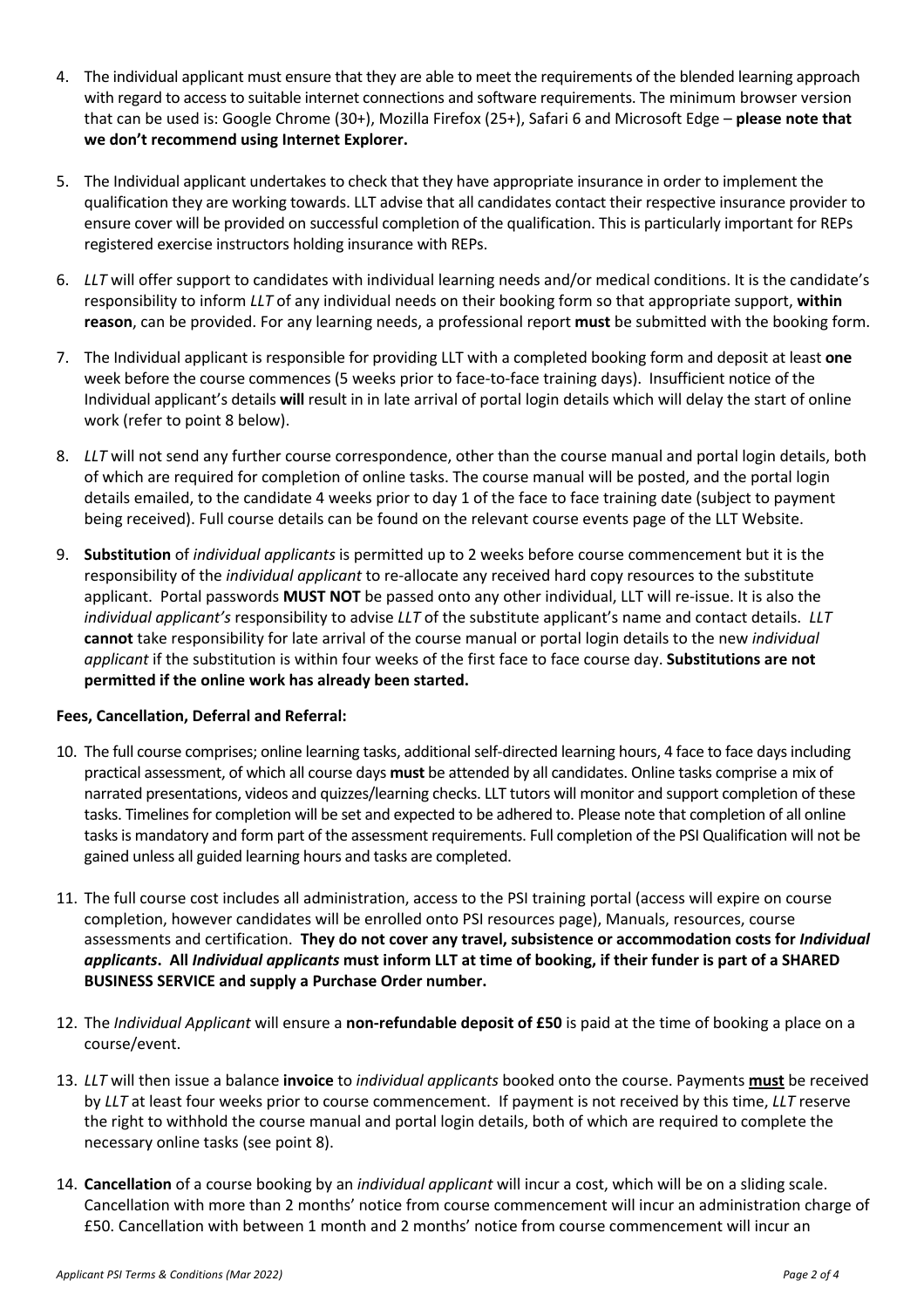administration charge of £75. Cancellation with between 2 weeks and 1 months' notice from course commencement will incur an administration charge of £100. Cancellation with less than 2 weeks' notice from course commencement will result in the **full course fee** being paid. **Online portal access will be cancelled at the time of cancellation.** Cancellation, at any time prior to course commencement, for medical reasons by an *individual applicant* will be accepted only with a signed MED 3 Certificate and a refund made less an administration charge of **£50.** The LLT Office must receive medical certificates **before** commencement of the course. Backdated Medical Certificates, letters or notes that do not confirm that the named person was examined will not be accepted. Cancellation after course commencement (online enrolment) will result in the **full course fee being paid.**

- 15. **Force Majeure** Neither Party shall be liable for any breach of this Agreement resulting from that Party being prevented, hindered or delayed from observing or performing its obligations hereunder by an act beyond its reasonable control. The Party affected will as soon as reasonably possible give notice to the other Party of the occurrence of such event. Where a Force Majeure event prevents the attendance at a course, or the running of a course, the Parties agree to delay the booking until circumstances permit.
- 16. **Deferral during the course** once a course has commenced, if candidates wish to defer the remainder of the course there will be an administration charge of **£100**, **irrespective of reason**. If however candidates wish to defer just the course assessments (Theory Paper, Case Study and Practical Assessment) there will be an administration charge of **£50, irrespective of reason.** However, once candidates have signed the assessment sign-up form on **Day 2** of the course, failure to attend the assessments ('late deferral') will result in a maximum re-assessment fee of **£160**. Late deferred assessment costs are **£35** for the Theory Paper, **£35** for the Case Study, **£25** for the Session Plan (where the Practical teaching was passed) and **£90** for the Practical Assessment. Late deferrals of all assessments with a Med 3 Certificate received by LLT and related to the assessment date, will incur an administration charge of **£50 only** and the assessment can be taken on a future course. **No refunds** will be given if course assessments are not taken. An invoice for late deferral costs will be sent to the *Individual* or their *Funder*, as appropriate, as soon as course and dates are agreed, and must be paid **before** the assessment dates. Non-attendance at the arranged re-assessment will still be charged, unless for medical reasons which will be subject to the same Med 3 Certificate requirements as covered in item 14 above.
- 17. **Assessment Referral**  A referral of any part of the assessment will result in a re-assessment, which cannot be taken on the same day as the referral. The re-assessment costs are **£35** for the Theory Paper, **£35** for the Case Study, **£25** for the Session Plan (where the Practical teaching was passed) and **£90** for the Practical Assessment. A maximum of **three** referrals on an assessment are permitted before having to re-take the course at full course cost. An invoice for referrals costs will be sent to the *Individual* or to their *Funder*, as appropriate, as soon as course and dates are agreed and must be paid **before** the re-assessment dates. Non-attendance at the arranged re-assessment will still be charged, unless for medical reasons which will be subject to the same Med 3 Certificate requirements as covered in item 14 above. To support timely re-sit, a remote/video submission for practical assessment may be offered and discussed. Details will be provided to candidates at the time of booking.
- 18. **Deferrals** and **Referrals** must be taken within **twelve** months of the **original** assessment date. **However, in order to support learning LLT recommend that candidates do not allow this amount of time to elapse.** For courses paid for by employer/other organisation they may stipulate deadlines for completion in line with project/service requirements. **LLT strongly recommend that Case Study re-submissions are completed within 3 months**. **Tutor support may not be available after this time**. Candidates requiring to re-sit practical assessment are strongly urged to attend an assessment day of another course as scheduled by LLT on their existing course programme, or in the case of re-sit consider remote assessment. These could be anywhere in the country and dates variable. In the event that the candidate requests a dedicated re-assessment as organised by them at their workplace/venue, LLT will charge additional assessor expenses for travel and accommodation and assessor fees to be negotiated by LLT and the host/candidate. LLT cannot guarantee that future courses will be run in any one specific area. It is the Candidate's responsibility to book their referral/deferral dates within this period. All course dates and venues can be found on the LLT website – www.laterlifetraining.co.uk. If deferrals or referrals are not taken within twelve months of the original assessment date an **Attendance Certificate** will be issued. **This will affect valid insurance**. **For exercise professionals aligned with REPs, associated CPD points will not be valid**. Once an Attendance Certificate is issued the individual cannot sit assessments at a future course without re-taking the full course at full course cost.